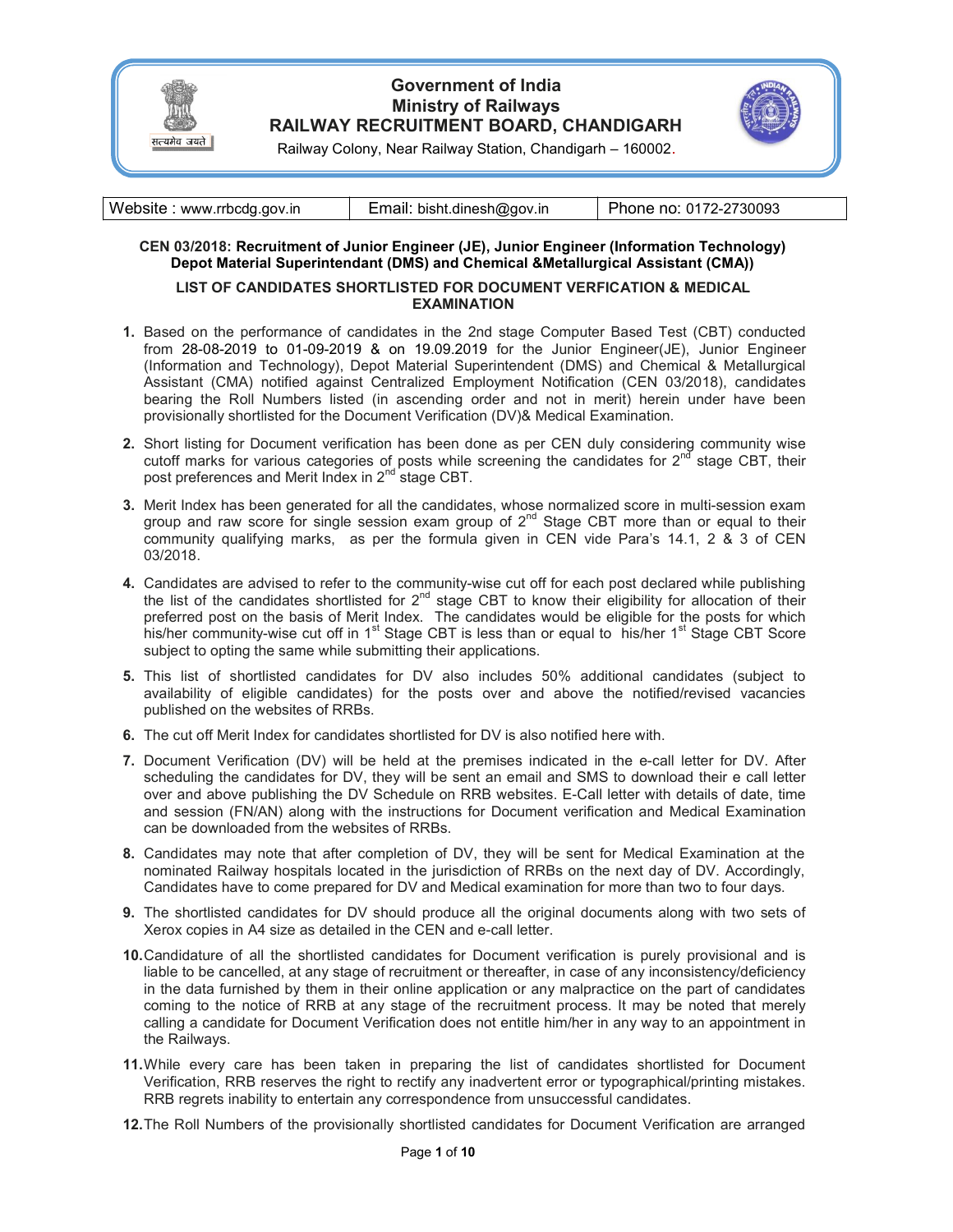- 13. Regarding Medical Examination, candidates are advised that after completion of DV, medical examination will be carried out by Railway Hospital/Health Unit. Candidates have to pay the prescribed medical fee of Rs 24/- only. There are no other charges to be paid to the Hospitals/Health Unit for the medical examination. In rare cases, where the investigation like CT Scan, Ultra Sound, tests to rule out refractive eye surgery etc., have to be carried out for which necessary facility is not available in the Railway Hospital/Health Unit, then for such investigation, candidates may have to make the requisite payment to the concerned laboratory/hospital.
- 14. Candidates may note that all the recruitment related activities by Railways is purely on merit basis only and candidates are not required to make any payment to any authorities other than the prescribed Medical Examination fee of Rs.24/-
- 15. Important: Beware of the touts who may misguide the candidates with false promises of getting them selected for the job on illegal consideration. The recruitment process in the RRB exams is fully computerized and the selection is based purely on the merit of candidates.
- 16. Candidates are advised to regularly visit RRB's official website for the updates.

| 173811174201133 | 173811174351325 | 173812291021162 | 173812291061066 | 173812291061099 |
|-----------------|-----------------|-----------------|-----------------|-----------------|
| 173812291081124 | 173812291231020 | 173812291241017 | 173812291241124 | 173812291251250 |
| 173812291301183 | 173812291321140 | 173812291321157 | 173812291351170 | 173812292011053 |
| 173812292021043 | 173812292021068 | 173812292051143 | 173812292211093 | 173812292231082 |
| 173812292231236 | 173812292251115 | 173812292261245 | 173812293011342 | 173812293031059 |
| 173812293031345 | 173812293051157 | 173812293051170 | 173812293051171 | 173812294041110 |
| 173812294051007 | 173812294251227 | 173812295031082 | 173812295141146 | 173812295181007 |
| 173812295181064 | 173812296051125 | 173812296051289 | 173812296091147 | 173812296101174 |
| 173812296111192 | 173812296121271 | 173812296161209 | 173812296181133 | 173812296281026 |
| 173812296341032 | 173812296341079 | 173812296351001 | 173812297011009 | 173812297031026 |
| 173812297071013 | 173812297081116 | 173812297081162 | 173812297141016 | 173812297141127 |
| 173812297181114 | 173812297211044 | 173812297221029 | 173812297271177 | 173812298061196 |
| 173812298071064 | 173812298101238 | 173812298111127 | 173812298131067 | 173812298151279 |
| 173812298161230 | 173812298171095 | 173812298191065 | 173812298291127 | 173812298301050 |
| 173812298301246 | 173812298301255 | 173812298351224 | 173812298351287 | 173812299011073 |
| 173812299031193 | 173812299031210 | 173812299041018 | 173812299051090 | 173812299241093 |
| 173812299251009 | 173812299251168 | 173812299261183 | 173812299291022 | 173812299301106 |
| 173812299341072 | 173812300021104 | 173812300021112 | 173812300221050 | 173812300281163 |
| 173812300291054 | 173812300301155 | 173812300311155 | 173812300341201 | 173812300341206 |
| 173812301011130 | 173812301011165 | 173812301071018 | 173812301081128 | 173812301091169 |
| 173812301181133 | 173812301221073 | 173812301241170 | 173812301311093 | 173812301331018 |
| 173812302071006 | 173812302181112 | 173812302271039 | 173812302291114 | 173812302311051 |
| 173812302331001 | 173812303061090 | 173812303071067 | 173812303071099 | 173812303141058 |
| 173812303221044 | 173812303251014 | 173812303281104 | 173812303301083 | 173812303311122 |
| 173812303321058 | 173812304031079 | 173812304041221 | 173812304121101 | 173812304141118 |
| 173812304141187 | 173812304261194 | 173812305071029 | 173812305081077 | 173812305111196 |
| 173812305291016 | 173812306351016 | 173812306351048 | 173812307021108 | 173812307061308 |
| 173812307071091 | 173812307071261 | 173812307081126 | 173812307161034 | 173812307161052 |

#### Combined List of candidates shortlisted for DV for the posts of JE, DMS & CMA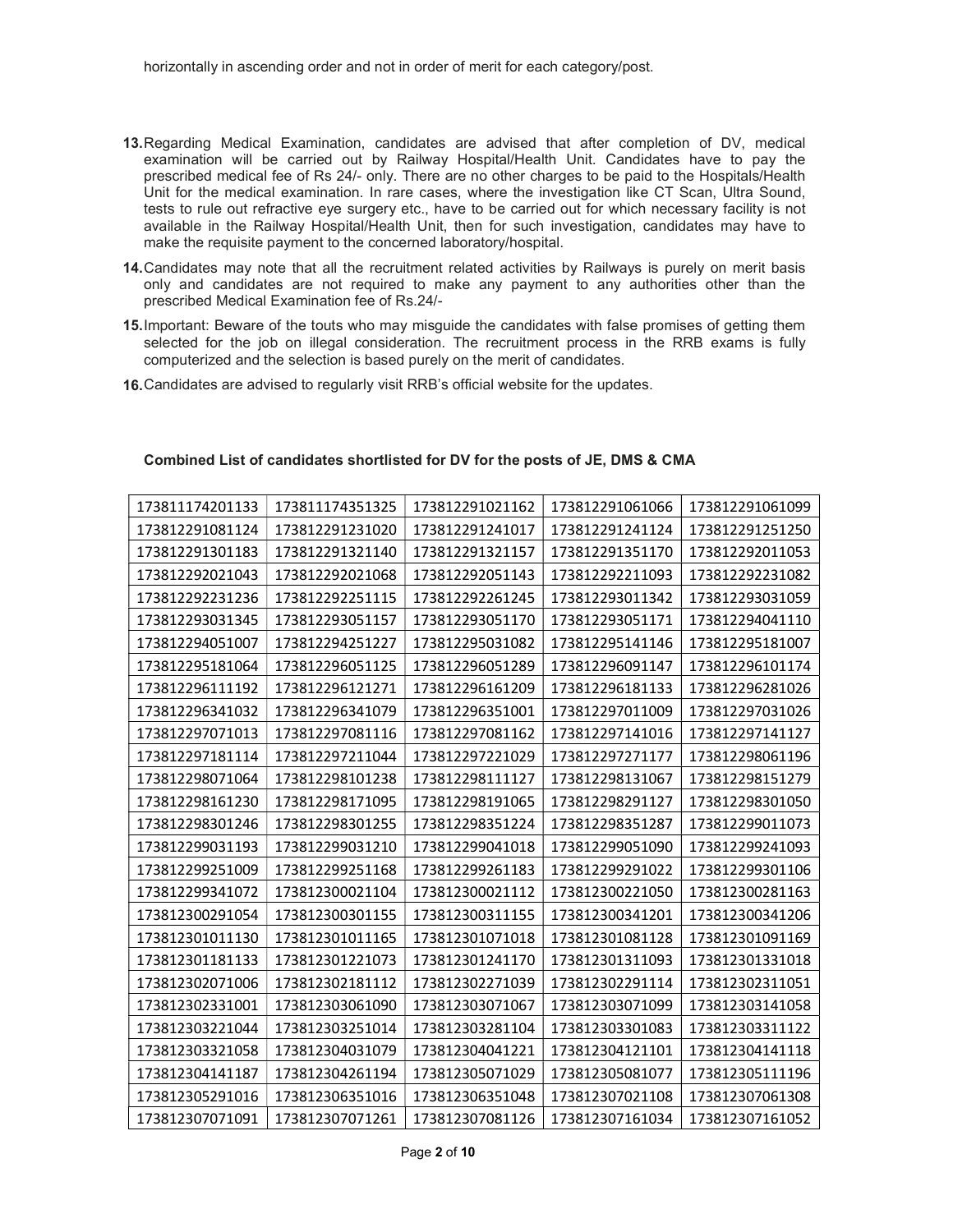| 173812307191399 | 173812307251228 | 173812307271178 | 173812307301347 | 173812310061150 |
|-----------------|-----------------|-----------------|-----------------|-----------------|
| 173812310061154 | 173812310071059 | 173812310091180 | 173812310101052 | 173812310111126 |
| 173812310201030 | 173812310201147 | 173812310301137 | 173812310351095 | 173812311141206 |
| 173812311151137 | 173812311161171 | 173812311181085 | 173812311221120 | 173812311221194 |
| 173812311241047 | 173812311251039 | 173812311261081 | 173812311311143 | 173812311311146 |
| 173812312021193 | 173812312051318 | 173812312061113 | 173812312081412 | 173812312111024 |
| 173812312121053 | 173812312121107 | 173812312121122 | 173812312121166 | 173812312121366 |
| 173812312191293 | 173812312191335 | 173812312221185 | 173812312231431 | 173812312241101 |
| 173812312271296 | 173812312281271 | 173812312311412 | 173812312331136 | 173812312331361 |
| 173812436011084 | 173812436021010 | 173812436031245 | 173812436231029 | 173812436241021 |
| 173812436241126 | 173812436241344 | 173812436261078 | 173812436271123 | 173812436271219 |
| 173812436291232 | 173812437011197 | 173812437071131 | 173812437151275 | 173812437161165 |
| 173812437171063 | 173812437171092 | 173812437181134 | 173812437201189 | 173812437241174 |
| 173812437251288 | 173812437251297 | 173813220141022 | 173813220181126 | 173813220191228 |
| 173813220201158 | 173813220211119 | 173813221041184 | 173813221101098 | 173813221111188 |
| 173813221201023 | 173813221201160 | 173813221211045 | 173813221271040 | 173813221341100 |
| 173813355231089 | 173813355261135 | 173813355261272 | 173813355281247 | 173813355311231 |
| 173813355351256 | 173813355351316 | 173813356101132 | 173813356131172 | 173813356131184 |
| 173813356141044 | 173813356151085 | 173813356211112 | 173813356211209 | 173813356241005 |
| 173813356291210 | 173813356301226 | 173813357101019 | 173813357171138 | 173813357261085 |
| 173813357281125 | 173813357321015 | 173813357341172 | 173813363041110 | 173813363071042 |
| 173813363141128 | 173813363201148 | 173813363281018 | 173813363311038 | 173813364051082 |
| 173813364111207 | 173813364251169 | 173813364271121 | 173813364331085 | 173813364341117 |
| 173813365011058 | 173813365051281 | 173813365061225 | 173813365091207 | 173813365111246 |
| 173813365131267 | 173813365141180 | 173813365191258 | 173813365231147 | 173813365311034 |
| 173813366101043 | 173813366131094 | 173813366251017 | 173813367041104 | 173813367051125 |
| 173813367061165 | 173813367111066 | 173813367181001 | 173813367211154 | 173813376051163 |
| 173813376061134 | 173813376101175 | 173813376111175 | 173813376121099 | 173813376131109 |
| 173813376131122 | 173813376141157 | 173813376151072 | 173813376151141 | 173813376231161 |
| 173813376241168 | 173813376251116 | 173813376271152 | 173813376301118 | 173813377091074 |
| 173813377121118 | 173813377141019 | 173813377181075 | 173813377191045 | 173813377191058 |
| 173813377191078 | 173813377211037 | 173813378051226 | 173813378071066 | 173813378091085 |
| 173813378091104 | 173813378131020 | 173813378191210 | 173813378211103 | 173813378251021 |
| 173813379091004 | 173813379261078 | 173813379311094 | 173813379321116 | 173813380191108 |
| 173813381011128 | 173813381021179 | 173813381121191 | 173813381161055 | 173813381221071 |
| 173813381291133 | 173813382031100 | 173813382081130 | 173813382101117 | 173813382151030 |
| 173813382181046 | 173813382281040 | 173813382331006 | 173813382341062 | 173813383091024 |
| 173813383101106 | 173813383101136 | 173813383101155 | 173813383111202 | 173813383131100 |
| 173813383151160 | 173813383161006 | 173813383251058 | 173813383271024 | 173813383281137 |
| 173813383321120 | 173813384051075 | 173813384081144 | 173813384151041 | 173813384161067 |
| 173813384211028 | 173813384251063 | 173813384271092 | 173813384351017 | 173813385021112 |
| 173813385031022 | 173813385051142 | 173813385081041 | 173813385091141 | 173813385111004 |
| 173813385111055 | 173813385181209 | 173813385181236 | 173813385211180 | 173813385231077 |
| 173813385281053 | 173813385281149 | 173813385331228 | 173813399011127 | 173813399011129 |
| 173813399031065 | 173813399031204 | 173813399041164 | 173813399041169 | 173813399051069 |
| 173813399081080 | 173813399081155 | 173813399081215 | 173813399181201 | 173813399181248 |
| 173813399201001 | 173813399201052 | 173813399201114 | 173813399211151 | 173813399211181 |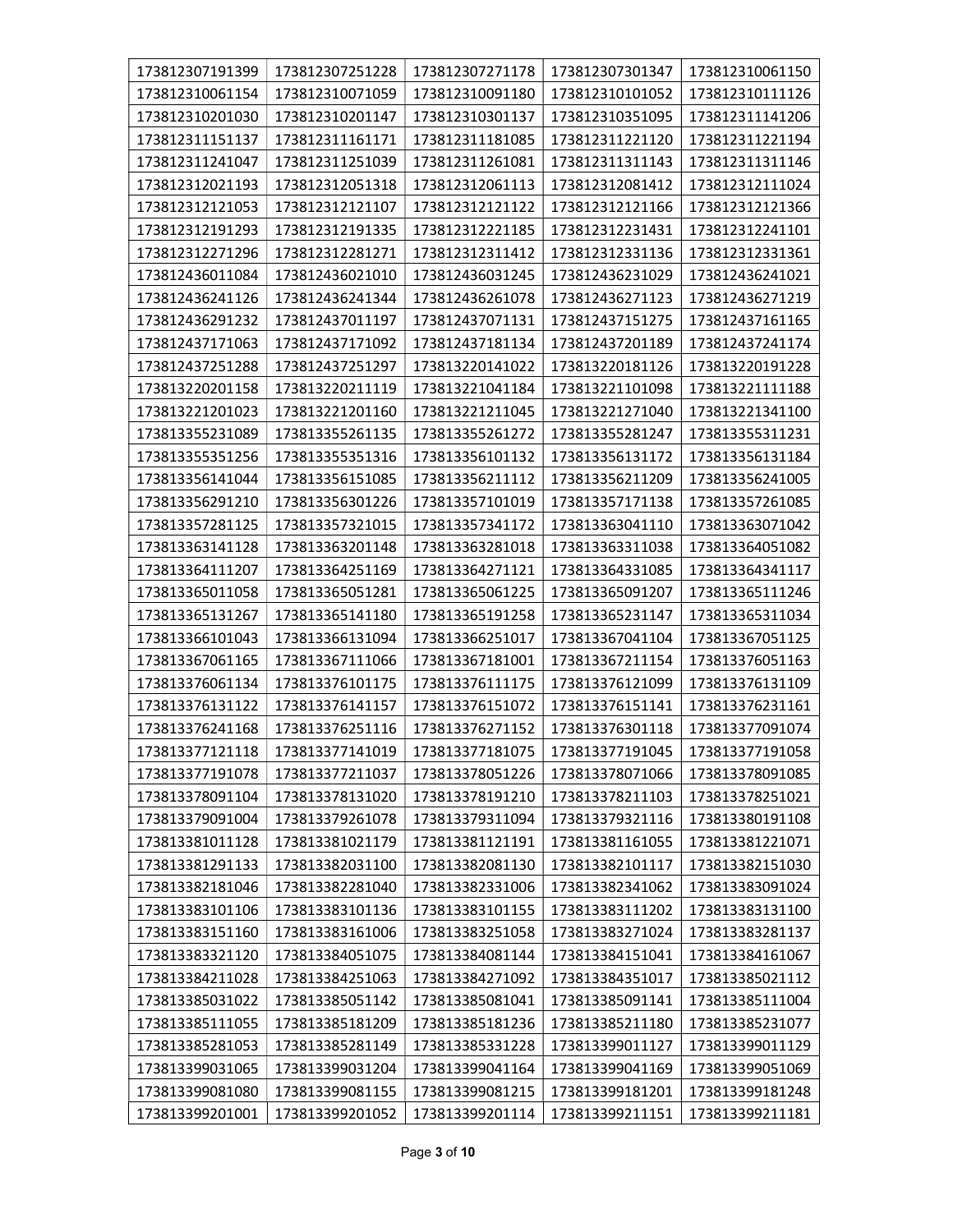| 173813399221005 | 173813399221147 | 173813399231140 | 173813399241049 | 173813399241112 |
|-----------------|-----------------|-----------------|-----------------|-----------------|
| 173813399241142 | 173813399241169 | 173813399251261 | 173813399261012 | 173813399261119 |
| 173813399271180 | 173813400011164 | 173813400021223 | 173813400031225 | 173813400031274 |
| 173813400041020 | 173813400041097 | 173813400041118 | 173813400041292 | 173813400051061 |
| 173813400061280 | 173813400081124 | 173813400081201 | 173813400091117 | 173813400091172 |
| 173813400101247 | 173813400111215 | 173813400111282 | 173813400121215 | 173813400121262 |
| 173813400131111 | 173813400131153 | 173813400131244 | 173813400131335 | 173813400141240 |
| 173813400141248 | 173813400151038 | 173813400151101 | 173813400151194 | 173813400151325 |
| 173813400171107 | 173813400181345 | 173813400191027 | 173813400191205 | 173813400201033 |
| 173813400201099 | 173813400211080 | 173813400211291 | 173813400211292 | 173813400221246 |
| 173813400221356 | 173813400231104 | 173813400231208 | 173813400241166 | 173813400251149 |
| 173813400251226 | 173813400251233 | 173813400251336 | 173813400261014 | 173813400261041 |
| 173813400271033 | 173813400271075 | 173813400271165 | 173813400271322 | 173813400281100 |
| 173813400281233 | 173813400281302 | 173813400291063 | 173813400301133 | 173813400311023 |
| 173813400311361 | 173813400341069 | 173813400341187 | 173813400341209 | 173813400341362 |
| 173813400351178 | 173813400351205 | 173813400351298 | 173813402051009 | 173813402051038 |
| 173813402051124 | 173813402071117 | 173813402131060 | 173813402151062 | 173813402181037 |
| 173813402211125 | 173813402221136 | 173813403031065 | 173813403041028 | 173813403051063 |
| 173813403071068 | 173813403081003 | 173813403081031 | 173813403091068 | 173813403101013 |
| 173813403111027 | 173813403111055 | 173813403151050 | 173813403171036 | 173813403191082 |
| 173813448081197 | 173813448101180 | 173813448121005 | 173813448141084 | 173813448141202 |
| 173813448151051 | 173813448151175 | 173813448191219 | 173813448201115 | 173813448221019 |
| 173813448241049 | 173813448241059 | 173813448241175 | 173813448251061 | 173813448251091 |
| 173813448251180 | 173813448261109 | 173813448261133 | 173813448281175 | 173813448291052 |
| 173813448331160 | 173813448331204 | 173813448341066 | 173813448351061 | 173813448351157 |
| 173813448351222 | 173814194171083 | 173814198251242 | 173815218011163 | 173815218141104 |
| 173815218211107 | 173815218211157 | 173815222241331 | 173815222301014 | 173815224141360 |
| 173815224231174 | 173815225341262 | 173815422161002 | 173815422291216 | 173815430191079 |
| 173815430241146 | 173815431331082 | 173816286131085 | 173816286171030 | 173817147011006 |
| 173817147011119 | 173817147021054 | 173817147031057 | 173817147031141 | 173817147041021 |
| 173817147041116 | 173817147041149 | 173817147051110 | 173817147051132 | 173817147051154 |
| 173817147061149 | 173817147071020 | 173817147071052 | 173817147071116 | 173817147071144 |
| 173817147071163 | 173817147081009 | 173817147081051 | 173817147091113 | 173817147091130 |
| 173817147111162 | 173817147131089 | 173817147141113 | 173817147141150 | 173817147151013 |
| 173817147171138 | 173817147181004 | 173817147211054 | 173817147221056 | 173817147221064 |
| 173817147221135 | 173817147231102 | 173817147261161 | 173817147281112 | 173817147341068 |
| 173817148021023 | 173817148021056 | 173817148021107 | 173817148031144 | 173817148061085 |
| 173817148061123 | 173817148131079 | 173817148131092 | 173817148131162 | 173817148141149 |
| 173817148161058 | 173817148171046 | 173817148191053 | 173817148201127 | 173817148201143 |
| 173817148211047 | 173817148211171 | 173817148231112 | 173817148241157 | 173817148301121 |
| 173817148311093 | 173817148311146 | 173817148351002 | 173817148351097 | 173817149011024 |
| 173817149031130 | 173817149041107 | 173817149051019 | 173817149051171 | 173817149061037 |
| 173817149071131 | 173817149081131 | 173817149081136 | 173817149111143 | 173817149121068 |
| 173817149121125 | 173817149121180 | 173817149131116 | 173817149141061 | 173817149141066 |
| 173817149141072 | 173817149151086 | 173817149151155 | 173817149191081 | 173817149221004 |
| 173817149221070 | 173817149221177 | 173817149231043 | 173817149241089 | 173817149241178 |
| 173817149251037 | 173817149251104 | 173817149281043 | 173817149291102 | 173817149321086 |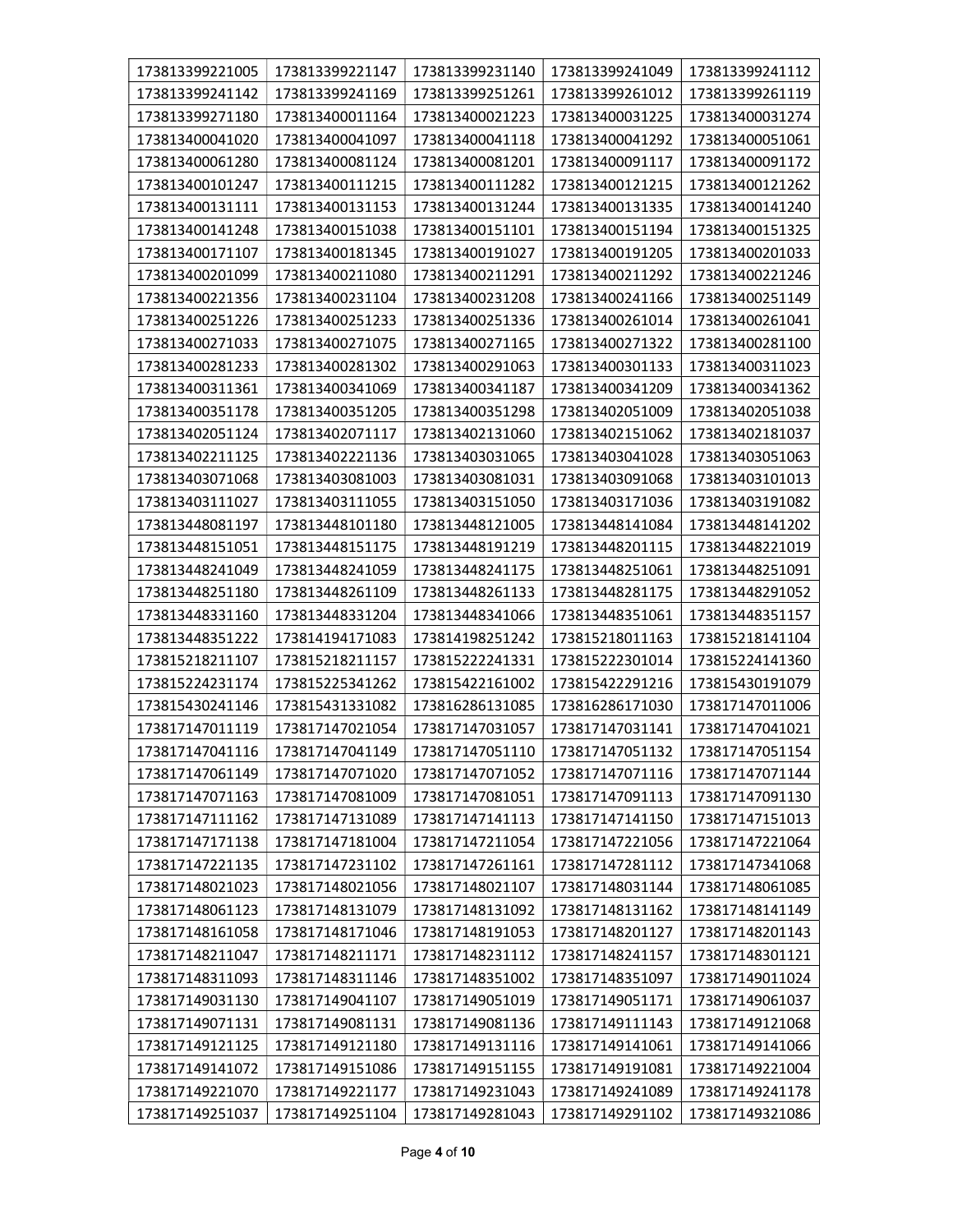| 173817149341060 | 173817149341084 | 173817157031073 | 173817157081088 | 173817157101036 |
|-----------------|-----------------|-----------------|-----------------|-----------------|
| 173817157101062 | 173817157121027 | 173817157131055 | 173817157151020 | 173817157211001 |
| 173817157211004 | 173817157221068 | 173817157231015 | 173817157241078 | 173817157271044 |
| 173817157301037 | 173817157311099 | 173817157331016 | 173817157341090 | 173817158031015 |
| 173817158041057 | 173817158051097 | 173817158051102 | 173817158121009 | 173817158121030 |
| 173817158141025 | 173817158141028 | 173817158141106 | 173817158141124 | 173817158151114 |
| 173817158151130 | 173817158161073 | 173817158181078 | 173817158191089 | 173817158191120 |
| 173817158201117 | 173817158201137 | 173817158211057 | 173817158211061 | 173817158241023 |
| 173817158251071 | 173817158271048 | 173817158271087 | 173817158271134 | 173817158291006 |
| 173817158291039 | 173817158291059 | 173817158321010 | 173817158331082 | 173817159011145 |
| 173817159031061 | 173817159031209 | 173817159041080 | 173817159041132 | 173817159041137 |
| 173817159051063 | 173817159061007 | 173817159061017 | 173817159061081 | 173817159061182 |
| 173817159071089 | 173817159071153 | 173817159091072 | 173817159101090 | 173817159111042 |
| 173817159121002 | 173817159121100 | 173817159121166 | 173817159121217 | 173817159121223 |
| 173817159131149 | 173817159151013 | 173817159151230 | 173817159161087 | 173817159161099 |
| 173817159191024 | 173817159191197 | 173817159201088 | 173817159201168 | 173817159211078 |
| 173817159211097 | 173817159211199 | 173817159211250 | 173817159221110 | 173817159221168 |
| 173817159221182 | 173817159221189 | 173817159231034 | 173817159231074 | 173817159231124 |
| 173817159231129 | 173817159231137 | 173817159231245 | 173817159251006 | 173817159251088 |
| 173817159251240 | 173817159261057 | 173817159261063 | 173817159261213 | 173817159271028 |
| 173817159271209 | 173817159281197 | 173817159291036 | 173817159291179 | 173817159301049 |
| 173817159301063 | 173817159301069 | 173817159301155 | 173817159331014 | 173817159331038 |
| 173817159341208 | 173817159351131 | 173817159351147 | 173817160011059 | 173817160021066 |
| 173817160031154 | 173817160061023 | 173817160071099 | 173817160091129 | 173817160111017 |
| 173817160111093 | 173817160221103 | 173817160221126 | 173817160231111 | 173817160261094 |
| 173817160271052 | 173817160291015 | 173817160291046 | 173817160291066 | 173817160311006 |
| 173817160311027 | 173817160311077 | 173817160311114 | 173817160321016 | 173817160321073 |
| 173817160321157 | 173817160321180 | 173817160341029 | 173817160341040 | 173817160351167 |
| 173817161011022 | 173817161011049 | 173817161021068 | 173817161031101 | 173817161041155 |
| 173817161051083 | 173817161051103 | 173817161051147 | 173817161061081 | 173817161061160 |
| 173817161071085 | 173817161091011 | 173817161091088 | 173817161141004 | 173817161141031 |
| 173817161141145 | 173817161151076 | 173817161161052 | 173817161171144 | 173817161171170 |
| 173817161191116 | 173817161211151 | 173817161231057 | 173817161231062 | 173817161241108 |
| 173817161271029 | 173817161271034 | 173817161291096 | 173817161301015 | 173817161341172 |
| 173817161351116 | 173817161351118 | 173817161351179 | 173817162011120 | 173817162011204 |
| 173817162021061 | 173817162021188 | 173817162021201 | 173817162021224 | 173817162021229 |
| 173817162041166 | 173817162041181 | 173817162051011 | 173817162051229 | 173817162061053 |
| 173817162061058 | 173817162071250 | 173817162091017 | 173817162101054 | 173817162101062 |
| 173817162111226 | 173817162131158 | 173817162131249 | 173817162151056 | 173817162151177 |
| 173817162161108 | 173817162161188 | 173817162171074 | 173817162171270 | 173817162181176 |
| 173817162191011 | 173817162191028 | 173817162191262 | 173817162201035 | 173817162211159 |
| 173817162221062 | 173817162221117 | 173817162221172 | 173817162221244 | 173817162231060 |
| 173817162231087 | 173817162241088 | 173817162251172 | 173817162251233 | 173817162261010 |
| 173817162261092 | 173817162261099 | 173817162281174 | 173817162291052 | 173817162301016 |
| 173817162301101 | 173817162301106 | 173817162301119 | 173817162301270 | 173817162311070 |
| 173817162321266 | 173817162321271 | 173817162341211 | 173817162351012 | 173817162351018 |
| 173817163031033 | 173817163031162 | 173817163041092 | 173817163061079 | 173817163061117 |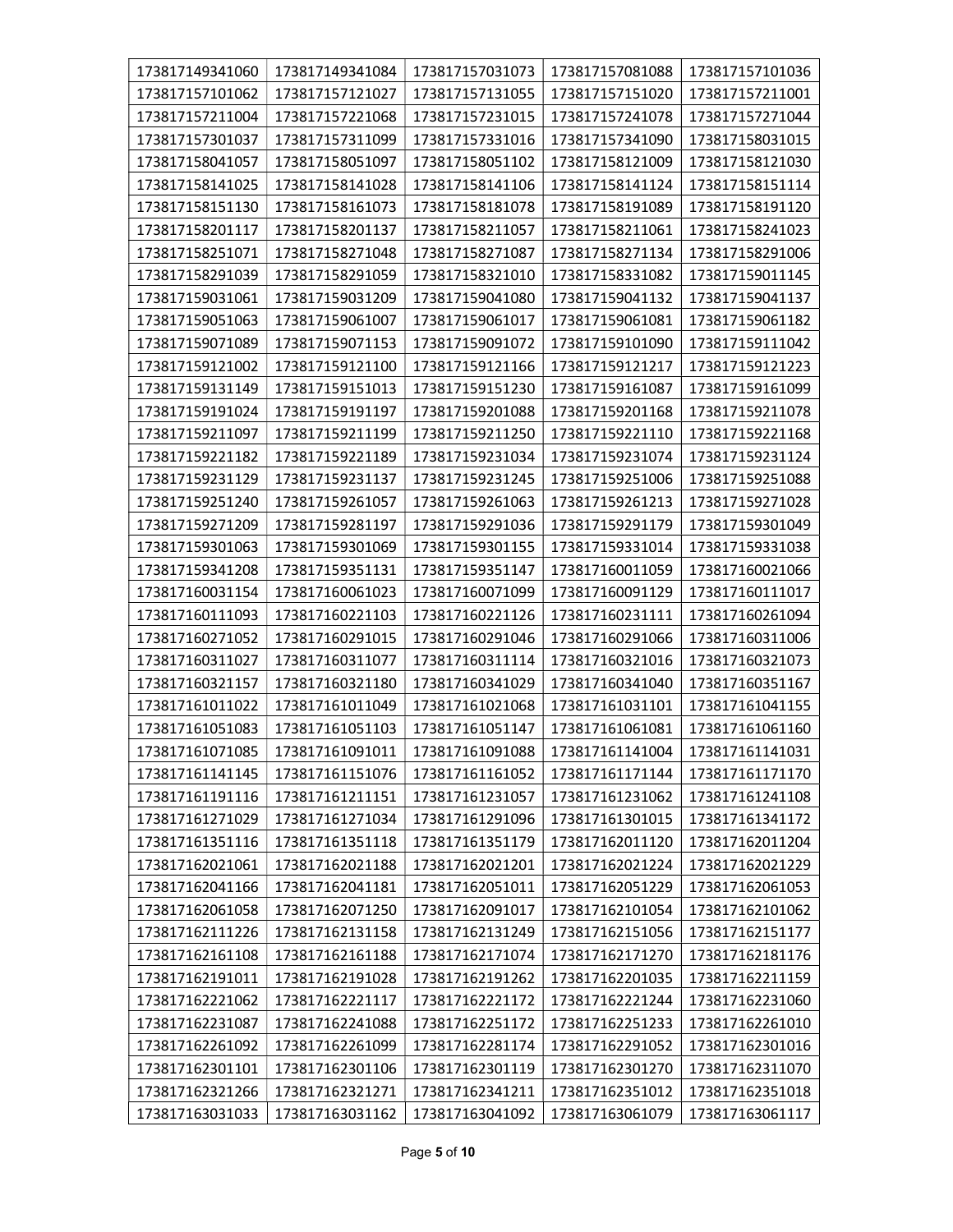| 173817163061166 | 173817163071105 | 173817163071133 | 173817163071186 | 173817163081180 |
|-----------------|-----------------|-----------------|-----------------|-----------------|
| 173817163091119 | 173817163101076 | 173817163101082 | 173817163111248 | 173817163121069 |
| 173817163121235 | 173817163151238 | 173817163151258 | 173817163161075 | 173817163161168 |
| 173817163171255 | 173817163191208 | 173817163211130 | 173817163211159 | 173817163211217 |
| 173817163221163 | 173817163241100 | 173817163241152 | 173817163261041 | 173817163261052 |
| 173817163261169 | 173817163281141 | 173817163281148 | 173817163321047 | 173817163321185 |
| 173817163341056 | 173817163341139 | 173817163341181 | 173817163351097 | 173817163351221 |
| 173817164021179 | 173817164021280 | 173817164031037 | 173817164031091 | 173817164031152 |
| 173817164031154 | 173817164031166 | 173817164041335 | 173817164041347 | 173817164051021 |
| 173817164051029 | 173817164061236 | 173817164061413 | 173817164071121 | 173817164071437 |
| 173817164081123 | 173817164081289 | 173817164081325 | 173817164081479 | 173817164091037 |
| 173817164091229 | 173817164091240 | 173817164091242 | 173817164091390 | 173817164101046 |
| 173817164101132 | 173817164101222 | 173817164101234 | 173817164111104 | 173817164121228 |
| 173817164121439 | 173817164131150 | 173817164131359 | 173817164131468 | 173817164141112 |
| 173817164141276 | 173817164211124 | 173817164211243 | 173817164211282 | 173817164211296 |
| 173817164221047 | 173817164221112 | 173817164221181 | 173817164221374 | 173817164231160 |
| 173817164231167 | 173817164231228 | 173817164231229 | 173817164241076 | 173817164241090 |
| 173817164241117 | 173817164241201 | 173817164241294 | 173817164241374 | 173817164241379 |
| 173817164251107 | 173817164251301 | 173817164251360 | 173817164261012 | 173817164261139 |
| 173817164261176 | 173817164261324 | 173817164271311 | 173817164281160 | 173817164281178 |
| 173817164281367 | 173817164291246 | 173817164291247 | 173817164291379 | 173817164311274 |
| 173817164321020 | 173817164321064 | 173817164321081 | 173817164331011 | 173817164331040 |
| 173817164331327 | 173817164331336 | 173817164341191 | 173817164341270 | 173817164341361 |
| 173817164351196 | 173817164351291 | 173817165011003 | 173817165011014 | 173817165021046 |
| 173817165041168 | 173817165051002 | 173817165051029 | 173817165071134 | 173817165081080 |
| 173817165091053 | 173817165091205 | 173817165101026 | 173817165101068 | 173817165111125 |
| 173817165111246 | 173817165121002 | 173817165121055 | 173817165121256 | 173817165131072 |
| 173817165131082 | 173817165141140 | 173817165151155 | 173817165151276 | 173817165161026 |
| 173817165161286 | 173817165171181 | 173817165181056 | 173817165191044 | 173817165191060 |
| 173817165191122 | 173817165191162 | 173817165201034 | 173817165211076 | 173817165211181 |
| 173817165221005 | 173817165221061 | 173817165221161 | 173817165241169 | 173817165241196 |
| 173817165251166 | 173817165271088 | 173817165271182 | 173817165281137 | 173817165281250 |
| 173817165291020 | 173817165291042 | 173817165291161 | 173817165301089 | 173817165301230 |
| 173817165311220 | 173817165341086 | 173817165341203 | 173817165341218 | 173817165351106 |
| 173817165351234 | 173817166021029 | 173817166021105 | 173817166031278 | 173817166041092 |
| 173817166041178 | 173817166061166 | 173817166071007 | 173817166071075 | 173817166071222 |
| 173817166081166 | 173817166081193 | 173817166081205 | 173817166091256 | 173817166111002 |
| 173817166111015 | 173817166111132 | 173817166111137 | 173817166111261 | 173817166121001 |
| 173817166121209 | 173817166131129 | 173817166131227 | 173817166131317 | 173817166211251 |
| 173817166221090 | 173817166221204 | 173817166221210 | 173817166241205 | 173817166251130 |
| 173817166291021 | 173817166291090 | 173817166291119 | 173817166301005 | 173817166301254 |
| 173817166301264 | 173817166301284 | 173817166311169 | 173817166311270 | 173817166311280 |
| 173817166311297 | 173817166321051 | 173817166321087 | 173817166321251 | 173817166331324 |
| 173817166341177 | 173817166341309 | 173817166351056 | 173817166351089 | 173817166351182 |
| 173817166351204 | 173817167011045 | 173817167011105 | 173817167021057 | 173817167021062 |
| 173817167031197 | 173817167031325 | 173817167031336 | 173817167041028 | 173817167041276 |
| 173817167041310 | 173817167041358 | 173817167051069 | 173817167161085 | 173817167161130 |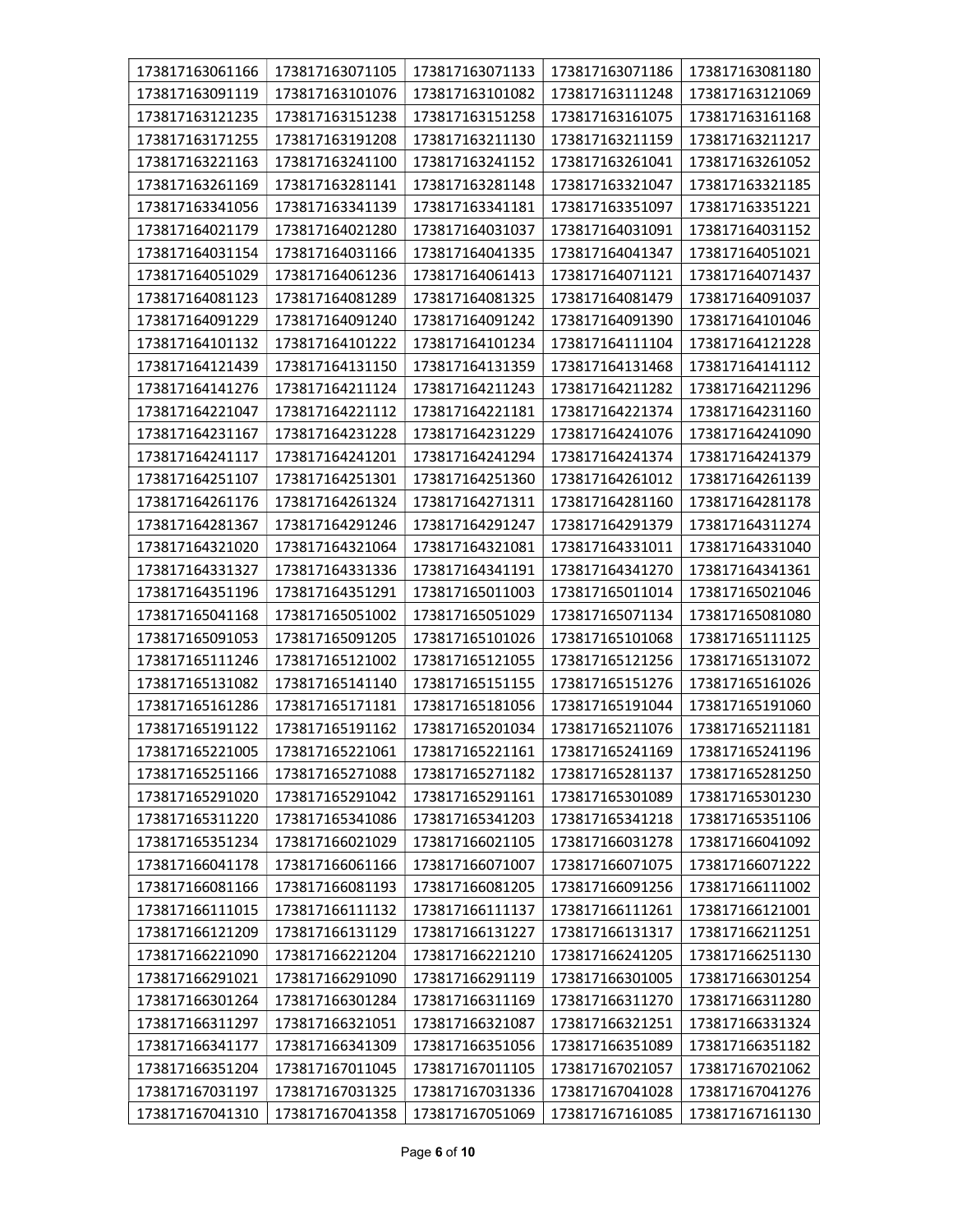| 173817167171009 | 173817167171086 | 173817167171303 | 173817167171334 | 173817167171391 |
|-----------------|-----------------|-----------------|-----------------|-----------------|
| 173817167181058 | 173817167181237 | 173817167181255 | 173817167191033 | 173817167191219 |
| 173817167191262 | 173817167201065 | 173817167201122 | 173817167201272 | 173817167201378 |
| 173817167211106 | 173817167211127 | 173817167211234 | 173817167211351 | 173817167211384 |
| 173817167221020 | 173817167221043 | 173817167221149 | 173817167221234 | 173817167231186 |
| 173817167231245 | 173817167231355 | 173817167241336 | 173817167251283 | 173817167261183 |
| 173817167261311 | 173817167271011 | 173817167271250 | 173817167271270 | 173817167281028 |
| 173817167281197 | 173817167281281 | 173817167281343 | 173817167291274 | 173817167291309 |
| 173817167301145 | 173817167301271 | 173817167311214 | 173817167311297 | 173817167321375 |
| 173817167341051 | 173817167341337 | 173817167351132 | 173817167351236 | 173817167351247 |
| 173817167351276 | 173817168011056 | 173817168011120 | 173817168011239 | 173817168011295 |
| 173817168021017 | 173817168021281 | 173817168041094 | 173817168041204 | 173817168061194 |
| 173817168061213 | 173817168071161 | 173817168091018 | 173817168141222 | 173817168151118 |
| 173817168151200 | 173817168161112 | 173817168161185 | 173817168171150 | 173817168181005 |
| 173817168181123 | 173817168191157 | 173817168191195 | 173817168201216 | 173817168211029 |
| 173817168251082 | 173817168271051 | 173817168281164 | 173817168291122 | 173817168291162 |
| 173817168311145 | 173817168311205 | 173817168321130 | 173817168351009 | 173817168351102 |
| 173817169011108 | 173817169051052 | 173817169061130 | 173817169071029 | 173817169071166 |
| 173817169101052 | 173817169121023 | 173817169121149 | 173817169131162 | 173817169151064 |
| 173817169161081 | 173817169171011 | 173817169171062 | 173817169171180 | 173817169191098 |
| 173817169191169 | 173817169201034 | 173817169201090 | 173817169241053 | 173817169241101 |
| 173817169261075 | 173817169281103 | 173817169281110 | 173817169291088 | 173817169291141 |
| 173817170011053 | 173817170031123 | 173817170051118 | 173817170111067 | 173817170121066 |
| 173817170131086 | 173817170131136 | 173817170151103 | 173817170171015 | 173817170211028 |
| 173817170211060 | 173817170221045 | 173817170241028 | 173817170261020 | 173817170271016 |
| 173817170271041 | 173817170281039 | 173817176011004 | 173817176021073 | 173817176031085 |
| 173817176041030 | 173817176041158 | 173817176051190 | 173817176061092 | 173817176081088 |
| 173817176091038 | 173817176091131 | 173817176091268 | 173817176091282 | 173817176091319 |
| 173817176101142 | 173817176101156 | 173817176101234 | 173817176111141 | 173817176111220 |
| 173817176111352 | 173817176141044 | 173817176141258 | 173817176151043 | 173817176151276 |
| 173817176151315 | 173817176161236 | 173817176161251 | 173817176171033 | 173817176171051 |
| 173817176171339 | 173817176201137 | 173817176211001 | 173817176211036 | 173817176211189 |
| 173817176211221 | 173817176221037 | 173817176221042 | 173817176221317 | 173817176231216 |
| 173817176231307 | 173817176241249 | 173817176241269 | 173817176251129 | 173817176251184 |
| 173817176281262 | 173817176291288 | 173817176301052 | 173817176301178 | 173817176301213 |
| 173817176301229 | 173817176311160 | 173817176321025 | 173817176321107 | 173817176321145 |
| 173817176321196 | 173817176321280 | 173817176331005 | 173817176341005 | 173817176341022 |
| 173817176341072 | 173817176351007 | 173817176351031 | 173817176351212 | 173817288011181 |
| 173817288021007 | 173817288031161 | 173817288051039 | 173817288051192 | 173817288061242 |
| 173817288061264 | 173817288091229 | 173817288151034 | 173817288181280 | 173817288201141 |
| 173817288201179 | 173817288201184 | 173817288211135 | 173817288211153 | 173817288221232 |
| 173817288231226 | 173817288231231 | 173817288241328 | 173817288251122 | 173817288261095 |
| 173817288261316 | 173817288271138 | 173817289021064 | 173817289021406 | 173817289031169 |
| 173817289041148 | 173817289051112 | 173817289061193 | 173817289061224 | 173817289081071 |
| 173817289081080 | 173817289081410 | 173817289091066 | 173817289091234 | 173817289101237 |
| 173817289101343 | 173817289111033 | 173817289111047 | 173817289211196 | 173817289221155 |
| 173817289221160 | 173817289221287 | 173817289231289 | 173817289231397 | 173817289241007 |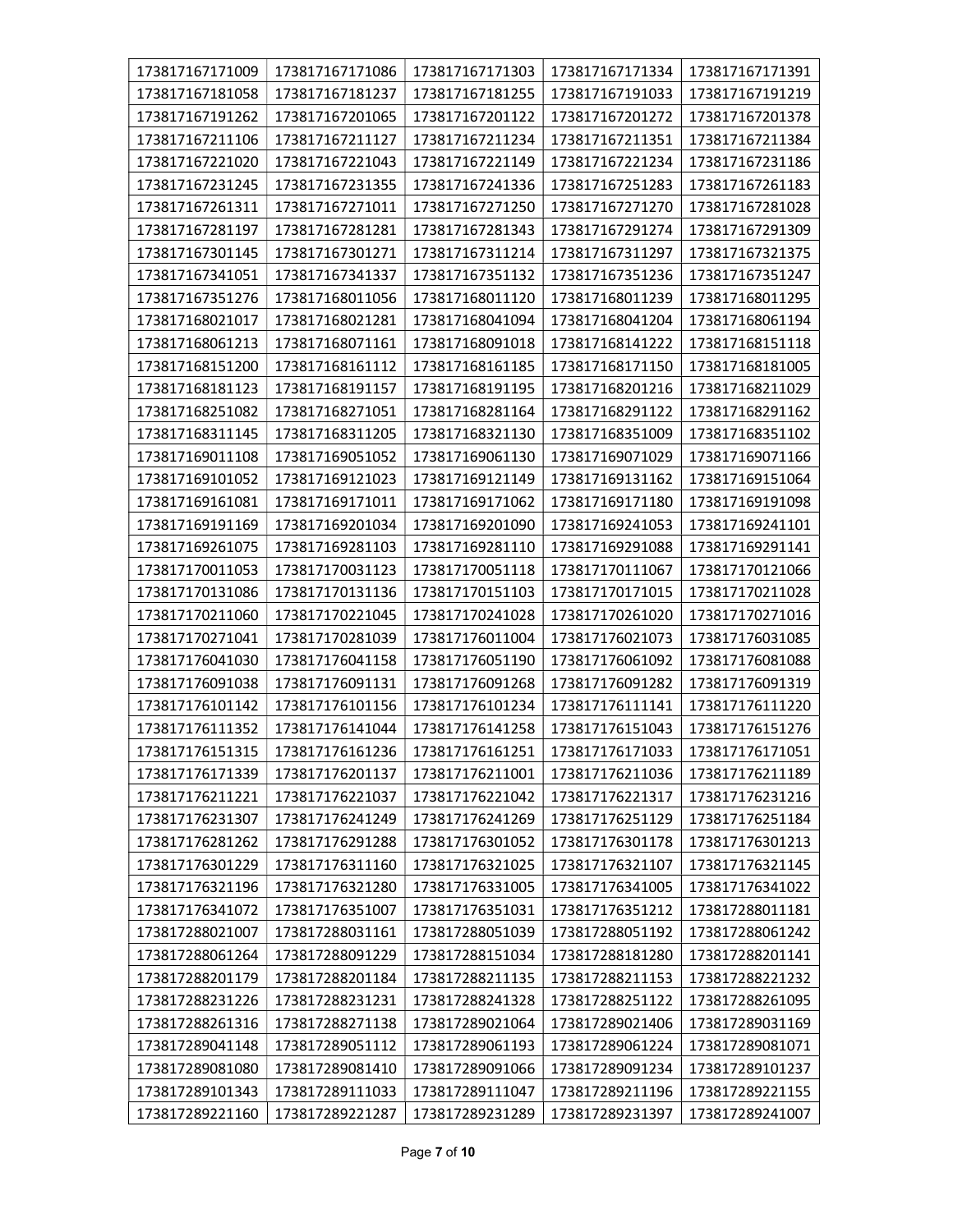| 173817289241228 | 173817289251168 | 173817289261229 | 173817289271181 | 173817289271370 |
|-----------------|-----------------|-----------------|-----------------|-----------------|
| 173817289271390 | 173817289281121 | 173817289281125 | 173817289281335 | 173817289291288 |
| 173817289301152 | 173817289301447 | 173817289311010 | 173817289311143 | 173817289311313 |
| 173817289321148 | 173817289331358 | 173817289341048 | 173817289341436 | 173817289351203 |
| 173817289351214 | 173817289351352 | 173817290011012 | 173817290011032 | 173817290011104 |
| 173817290021098 | 173817290021217 | 173817290031093 | 173817290041230 | 173817290051255 |
| 173817290071018 | 173817290071037 | 173817290071105 | 173817290071193 | 173817290081018 |
| 173817290081150 | 173817290081153 | 173818336221122 | 173819358201004 | 173819358201022 |
| 173819361271148 | 173819368201176 | 173819368251063 | 173819369011110 | 173819369011211 |
| 173819369071141 | 173819369081059 | 173819369181018 | 173819369201208 | 173819369231209 |
| 173819369291150 | 173819369351151 | 173819370211205 | 173819370261084 | 173819370271077 |
| 173819372051023 | 173819372161030 | 173819372211066 | 173819372231028 | 173819372251120 |
| 173819372281124 | 173819372301088 | 173819372321166 | 173819373081149 | 173819373081184 |
| 173819373091187 | 173819373101117 | 173819373281153 | 173819373321035 | 173819373351047 |
| 173819374021031 | 173819374051123 | 173819374081165 | 173819374161140 | 173819374191036 |
| 173819374211075 | 173819374211167 | 173819375081044 | 173819375211071 | 173819375251050 |
| 173819386091087 | 173819386121009 | 173819386261158 | 173819387221174 | 173819388101196 |
| 173819389011039 | 173819390011058 | 173819390241205 | 173819391281031 | 173819391341211 |
| 173819392171096 | 173819392181164 | 173819393081083 | 173819393301047 | 173819396041098 |
| 173819396261083 | 173819396281054 | 173819397031094 | 173819397171159 | 173819397281096 |
| 173819398131225 | 173819401011231 | 173819401021084 | 173819401031014 | 173819401031146 |
| 173819401051038 | 173819401111204 | 173819401121215 | 173819401131127 | 173819401141158 |
| 173819401151013 | 173819401151033 | 173819401161006 | 173819401161007 | 173819401161093 |
| 173819401161237 | 173819401181265 | 173819401191124 | 173819401191228 | 173819401201079 |
| 173819401201094 | 173819401211096 | 173819401211191 | 173819401221084 | 173819447061170 |
| 173819447121094 | 173819447161173 | 173819447231179 | 173819447271081 | 173820126021173 |
| 173821178151246 | 173822405171137 | 173822413151097 | 173824249121017 | 173824265311092 |
| 173826131031154 | 173826131051126 | 173826131081079 | 173826131121110 | 173826131181009 |
| 173826131181183 | 173826131201044 | 173826131211255 | 173826131231144 | 173826132031075 |
| 173826132061234 | 173826132081028 | 173826132251140 | 173826132271213 | 173826132291319 |
| 173826133101098 | 173826133141014 | 173826133261200 | 173826134011077 | 173826134181098 |
| 173826134191214 | 173826134261286 | 173826135211300 | 173826135321100 | 173826136271007 |
| 173826137111158 | 173826137121234 | 173826137191032 | 173826137201020 | 173826137211137 |
| 173826138061175 | 173826138181247 | 173826138291213 | 173826139041002 | 173826139251179 |
| 173826139261082 | 173826140111158 | 173826140201008 | 173826140261037 | 173826141011056 |
| 173826141271080 | 173826141341140 | 173826141351196 | 173826142141252 | 173826142141270 |
| 173826142201236 | 173826142321011 | 173826143131150 | 173826143181105 | 173826143261199 |
| 173826143281171 | 173826144071251 | 173826144201195 | 173826144271012 | 173826144311210 |
| 173826145301430 | 173826145311104 | 173826146071138 | 173826146201053 | 173826146251009 |
| 173826146301203 | 173826146321212 | 173827181241099 | 173827182331224 | 173827183201260 |
| 173827184091204 | 173827185161149 | 173827185191201 | 173827185311017 | 173827186071132 |
| 173827186251245 | 173827186281059 | 173827187141135 | 173827187191056 | 173827187211163 |
| 173827188141120 | 173827188151179 | 173827188151393 | 173827188201442 | 173827188241064 |
| 173827188331259 | 173827189141181 | 173827189261098 | 173827429191160 | 173827429321120 |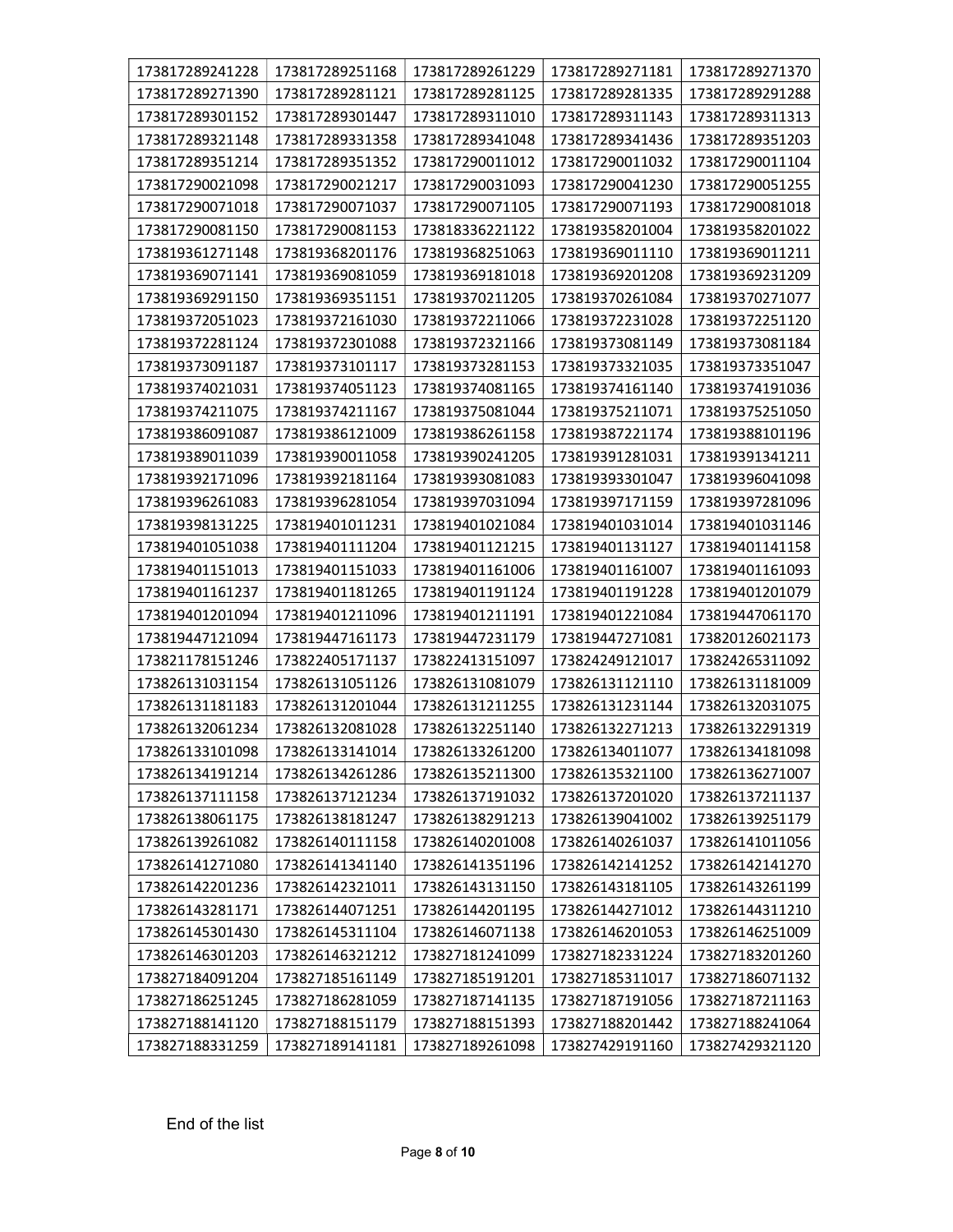|               |                   |           |           |           |            | Community & ESM Cut off Merit Index for Various Categories of Posts |            |           |            |  |
|---------------|-------------------|-----------|-----------|-----------|------------|---------------------------------------------------------------------|------------|-----------|------------|--|
|               |                   |           |           |           |            |                                                                     | <b>ESM</b> |           |            |  |
| <b>CAT NO</b> | <b>RAILWAY/PU</b> | <b>UR</b> | <b>SC</b> | <b>ST</b> | <b>OBC</b> | <b>UR</b>                                                           | <b>SC</b>  | <b>ST</b> | <b>OBC</b> |  |
| $\mathbf{1}$  | <b>NR</b>         | 632.88330 | 525.28125 | 525.28125 | 577.78237  |                                                                     |            |           |            |  |
| 2             | <b>NR</b>         | 634.20090 | 537.98691 | 533.42841 | 584.66266  |                                                                     |            |           |            |  |
| 3             | <b>NR</b>         | 614.95823 | 525.28125 | 542.46966 | 563.56616  |                                                                     |            |           |            |  |
| 12            | <b>NR</b>         | 627.78685 | 527.40065 | 533.42841 | 566.11550  | 379.72525                                                           |            |           | 224.85864  |  |
| 14            | <b>NR</b>         | 628.70149 | 559.51481 | 529.92480 | 612.59638  | 368.76970                                                           |            |           | 248.89621  |  |
| 15            | <b>NR</b>         | 630.76614 | 561.90346 | 534.66074 | 613.38958  | 355.17223                                                           | 343.36372  | 293.86410 | 334.16162  |  |
| 16            | <b>NR</b>         | 646.80923 | 565.36258 | 541.38411 | 620.53553  | 360.03321                                                           |            |           | 245.73527  |  |
| 17            | <b>NR</b>         | 630.76614 | 560.97096 | 527.57559 | 612.59638  |                                                                     | 307.61524  |           | 298.41165  |  |
| 38            | <b>NR</b>         | 630.86245 | 563.00100 | 527.63296 | 614.95817  | 407.12939                                                           |            |           | 260.48055  |  |
| 40            | <b>NR</b>         | 629.12825 | 559.19790 | 536.21615 | 621.40001  |                                                                     |            |           | 330.53374  |  |
| 42            | <b>NR</b>         | 641.33529 | 565.42216 | 560.55440 | 628.88623  | 442.55839                                                           |            |           |            |  |
| 43            | <b>NR</b>         | 643.41822 | 567.14237 | 524.04703 | 621.40001  | 421.61769                                                           |            |           | 244.24097  |  |
| 44            | <b>NR</b>         | 638.43679 | 567.85587 | 545.95145 | 621.40001  | 391.70764                                                           | 397.48814  |           |            |  |
| 53            | <b>NR</b>         | 645.63192 | 574.76993 | 554.42965 | 621.40001  | 473.06876                                                           |            |           | 456.52601  |  |
| 54            | <b>NR</b>         | 640.87061 | 563.30482 | 531.54696 | 624.40489  | 450.18596                                                           |            |           | 470.50288  |  |
| 55            | <b>NR</b>         | 638.33318 | 572.72352 | 536.21615 | 633.24814  | 570.28970                                                           |            |           | 270.92925  |  |
| 56            | <b>NR</b>         | 648.98113 | 565.25255 |           | 614.09854  | 546.87725                                                           |            |           |            |  |
| 63            | <b>NR</b>         | 635.79066 |           |           | 618.96619  |                                                                     |            |           |            |  |
| 64            | <b>NR</b>         | 632.23543 | 557.14438 |           | 612.90797  |                                                                     |            |           |            |  |
| 65            | <b>NR</b>         | 633.24814 | 575.29995 |           |            |                                                                     |            |           |            |  |
| 67            | <b>NR</b>         | 633.77461 | 562.98822 | 560.63933 | 619.2139   | 595.39484                                                           |            |           |            |  |
| 69            | <b>NR</b>         | 657.56579 | 549.01311 | 498.35524 | 628.61839  | 393.4211                                                            |            |           | 190.78945  |  |

# Cut off Merit Index for Various Categories of Posts

|                  | PwBD -R Cut off Merit Index for Various Categories of Posts |             |     |   |                |        |           |   |           |             |           |   |           |             |    |      |              |             |    |             |     |
|------------------|-------------------------------------------------------------|-------------|-----|---|----------------|--------|-----------|---|-----------|-------------|-----------|---|-----------|-------------|----|------|--------------|-------------|----|-------------|-----|
|                  |                                                             | R-VI        |     |   |                | $R-HI$ |           |   |           | $R-LD$      |           |   | $R-OD$    |             |    | R-MD |              |             |    |             |     |
| CAT<br><b>NO</b> | <b>RAILWAY</b><br>/PU                                       | $\mathbf S$ | SC. | 5 | $\mathsf{osc}$ | S.     | 9.        | 5 | овс       | $\mathbb S$ | S.        | ᆔ | OBC       | $\mathbb S$ | S. | 5    | $_{\rm osc}$ | $\mathbb S$ | S. | $5^{\circ}$ | OBC |
| 1                | <b>NR</b>                                                   |             |     |   |                |        |           |   |           |             |           |   |           |             |    |      |              |             |    |             |     |
| $\overline{2}$   | <b>NR</b>                                                   |             |     |   |                |        |           |   |           |             |           |   |           |             |    |      |              |             |    |             |     |
| 3                | <b>NR</b>                                                   |             |     |   |                |        |           |   |           |             |           |   |           |             |    |      |              |             |    |             |     |
| 12               | <b>NR</b>                                                   |             |     |   |                |        |           |   |           | 452.36313   | 461.11338 |   |           |             |    |      |              |             |    |             |     |
| 14               | <b>NR</b>                                                   |             |     |   |                |        |           |   |           |             |           |   |           |             |    |      |              |             |    |             |     |
| 15               | <b>NR</b>                                                   |             |     |   |                |        |           |   |           |             |           |   |           |             |    |      |              |             |    |             |     |
| 16               | <b>NR</b>                                                   |             |     |   |                |        |           |   | 337.40926 | 607.84776   |           |   | 432.38820 |             |    |      |              |             |    |             |     |
| 17               | <b>NR</b>                                                   |             |     |   |                |        |           |   |           |             |           |   |           |             |    |      |              |             |    |             |     |
| 38               | <b>NR</b>                                                   |             |     |   |                |        | 285.53220 |   |           | 440.01576   | 495.95156 |   |           |             |    |      |              |             |    |             |     |
| 40               | <b>NR</b>                                                   |             |     |   |                |        |           |   |           |             |           |   |           |             |    |      |              |             |    |             |     |
| 42               | <b>NR</b>                                                   |             |     |   |                |        |           |   |           |             |           |   |           |             |    |      |              |             |    |             |     |
| 43               | <b>NR</b>                                                   |             |     |   |                |        |           |   |           | 665.72682   |           |   | 460.35615 |             |    |      |              |             |    |             |     |